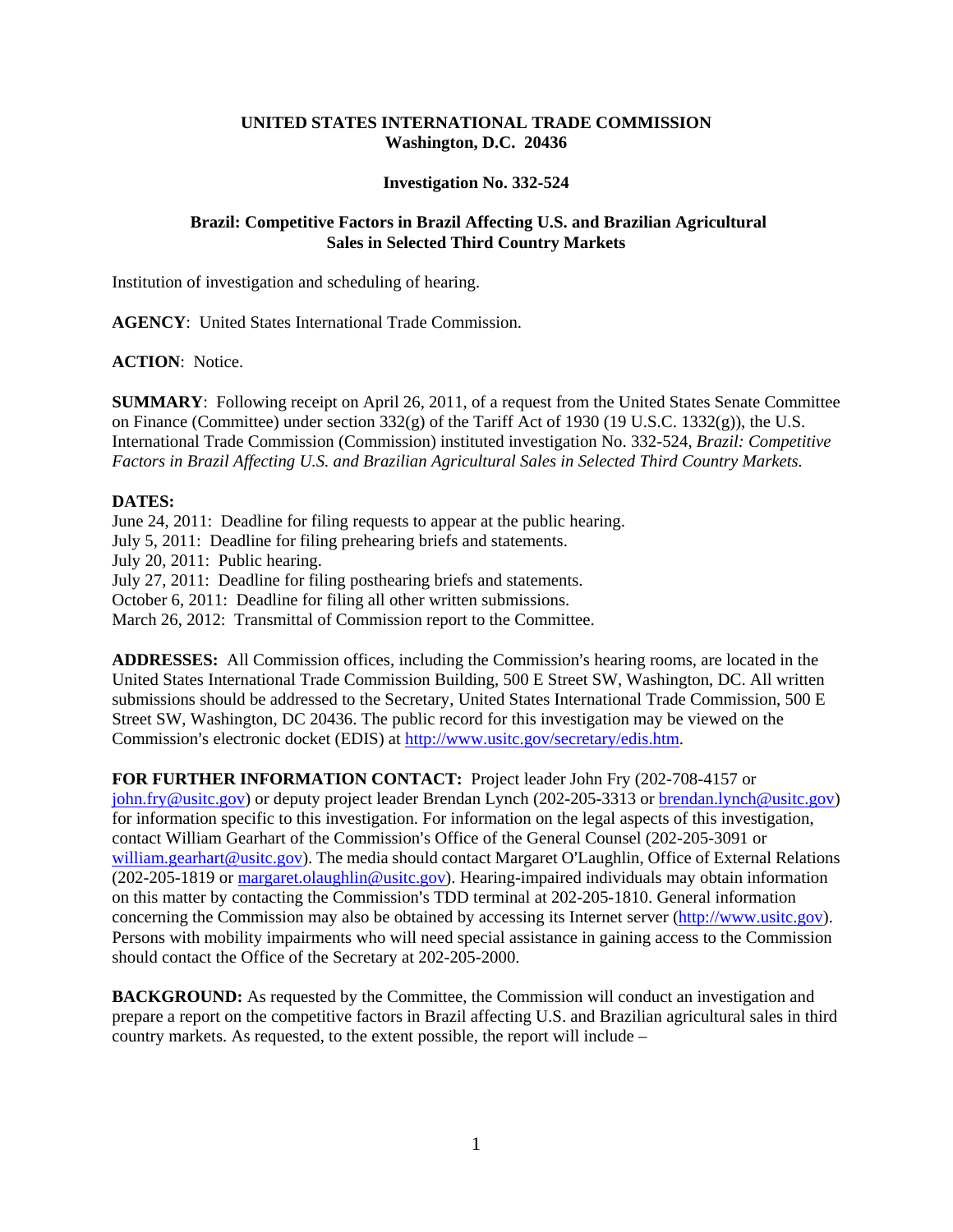- 1. an overview of agricultural markets in Brazil, including recent trends in production, consumption, and trade;
- 2. an overview of U.S. and Brazilian participation in global export markets for meat, grain, and oilseed products, particularly in the European Union, Russia, China, Japan, and markets with which Brazil has negotiated trade agreements;
- 3. a description of the competitive factors affecting the agricultural sector in Brazil, in such areas as costs of production, transportation and marketing infrastructure, technology, exchange rates, domestic support, and government programs related to agricultural markets;
- 4. a description of the growth of Brazilian multinational agribusiness firms and their effect on global food supply chains;
- 5. a description of the principal trade measures affecting U.S. and Brazilian exports of meat, grain, and oilseed products in major third country export markets, including sanitary and phytosanitary measures and technical barriers to trade; and
- 6. a quantitative analysis of the economic effects of preferential tariffs negotiated under Brazil's free trade agreements on U.S. and Brazilian exports of meat, grain, and oilseed products, as well as the economic effects of selected non-tariff measures on U.S. and Brazilian exports of meat, grain, and oilseed products in major third country export markets.

The Committee asked that the Commission's report cover the period 2006–2010, and focus on the global meat, grains, and oilseeds markets. The Committee requested that the Commission deliver its report by March 26, 2012.

**PUBLIC HEARING:** The Commission will hold a public hearing in connection with this investigation at the U.S. International Trade Commission Building, 500 E Street SW, Washington, DC, beginning at 9:30 a.m. on Wednesday, July 20, 2011. Requests to appear at the public hearing should be filed with the Secretary no later than 5:15 p.m., June 24, 2011, in accordance with the requirements in the "Submissions" section below. All prehearing briefs and statements should be filed with the Secretary not later than 5:15 p.m., July 5, 2011; and all posthearing briefs and statements responding to matters raised at the hearing should be filed with the Secretary not later than 5:15 p.m., July 27, 2011. All hearing-related briefs and statements should be filed in accordance with the requirements for filing written submissions set out below. In the event that, as of the close of business on June 24, 2011, no witnesses are scheduled to appear at the hearing, the hearing will be canceled. Any person interested in attending the hearing as an observer or nonparticipant may call the Office of the Secretary (202-205-2000) after June 24, 2011, for information concerning whether the hearing will be held.

**WRITTEN SUBMISSIONS**: In lieu of or in addition to participating in the hearing, interested parties are invited to file written submissions concerning this investigation. All written submissions should be addressed to the Secretary, and all such submissions (other than pre- and post-hearing briefs and statements) should be received not later than 5:15 p.m., October 6, 2011. All written submissions must conform with the provisions of section 201.8 of the Commission's Rules of Practice and Procedure (19 C.F.R. 201.8). Section 201.8 requires that a signed original (or a copy so designated) and fourteen (14) copies of each document be filed. In the event that confidential treatment of a document is requested, at least four (4) additional copies must be filed, in which the confidential information must be deleted (see the following paragraph for further information regarding confidential business information). The Commission's rules authorize filing submissions with the Secretary by facsimile or electronic means only to the extent permitted by section 201.8